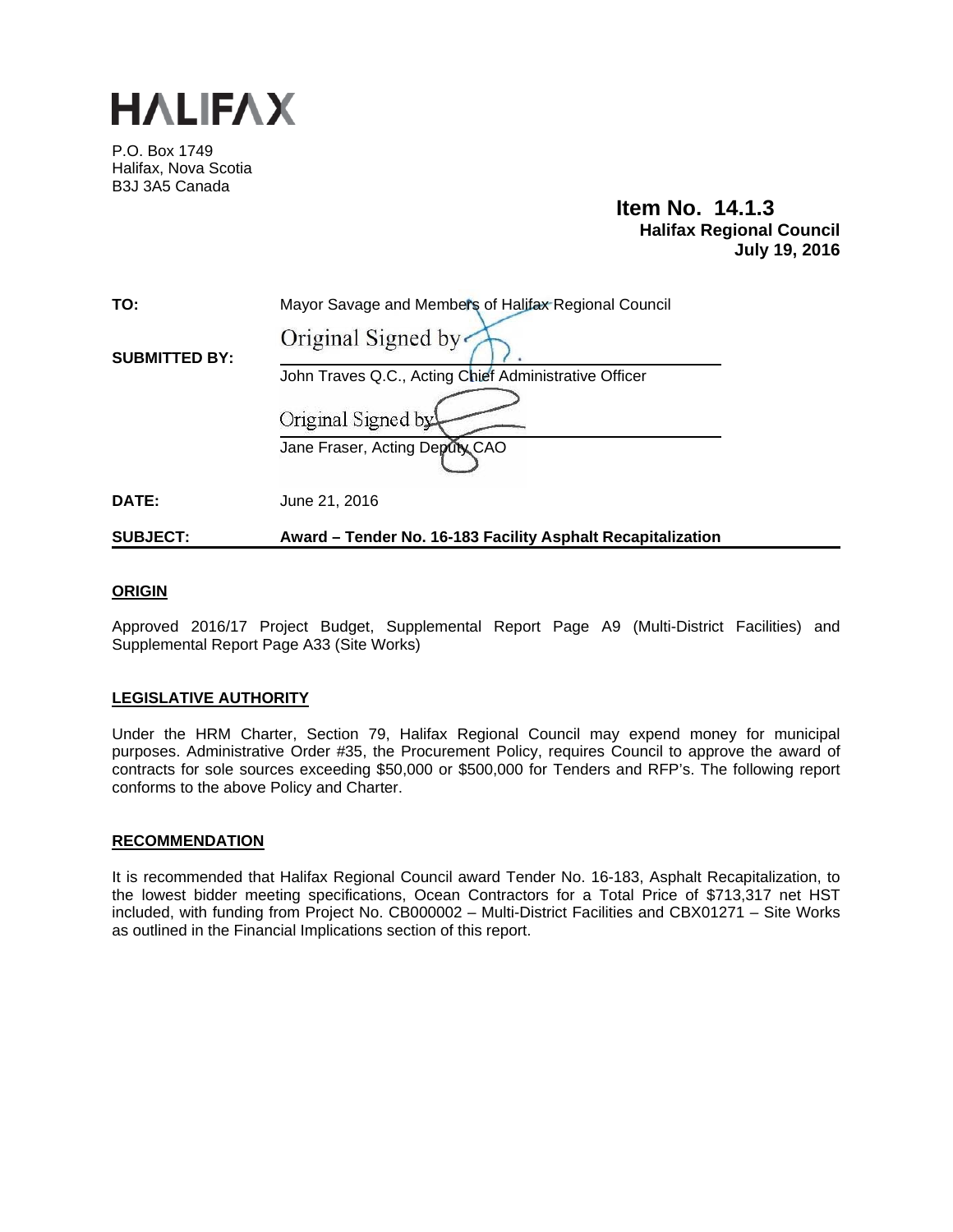# **BACKGROUND**

The Building Condition Assessments outlined \$8 million of deferred maintenance for site work at HRM facilities. Although this is primarily asphalt work, the construction activity will also include improvements to grading, drainage and curbing. Previous awards have engaged consultants to establish priorities and prepare standardized documents for the tendering of the work. This Award is the second phase of the program and includes site work at 17 facilities.

The objective of this Award is to achieve economies of scale, reduce administrative burden and increase competition by tendering multiple sites at one time. Phase 1 was successful in completing the projects awarded with minimal impacts to change management and minimal impact to the programming/business at the facilities that were in the construction plan.

## **DISCUSSION**

Tender was publicly advertised on the Nova Scotia Public Tenders website on June 1, 2016, and closed on June 15, 2016. Bids were received from the following companies:

| <b>Name of Company</b>                           | <b>Bid Price (net HST Incl.)</b> |
|--------------------------------------------------|----------------------------------|
| Ocean Contractors Limited *                      | \$713,317                        |
| Dexter Construction Limited                      | \$768,506                        |
| <b>Cumberland Paving and Contracting Limited</b> | \$790,381                        |
| <b>Basin Contracting Limited</b>                 | \$821,374                        |
| <b>ARCP</b>                                      | \$855,739                        |

## \* Recommended Bidder

This is a UNIT PRICE contract and the cost will be dependent upon the actual quantities measured and approved by the HRM Project Manager. This is best practice for civil engineering work.

## **Scope and Schedule:**

This project includes site work at

Fire Stations:

- #19 East Lawrencetown
- $\bullet$  #20 Lawrencetown
- $\bullet$  #21 Lake Echo
- #26 Oyster Pond
- #35 Cooks Brook
- #38 Middle Musquodoboit

Community Recreation facilities:

- Carroll's Corner Community Centre
- North Preston Community Centre
- Musquodoboit, Village Plaza
- Cole Harbour Place
- Centennial Pool
- Chocolate Lake Community Centre
- Canada Games Centre
- Acadia School Recreation Centre

Library Services: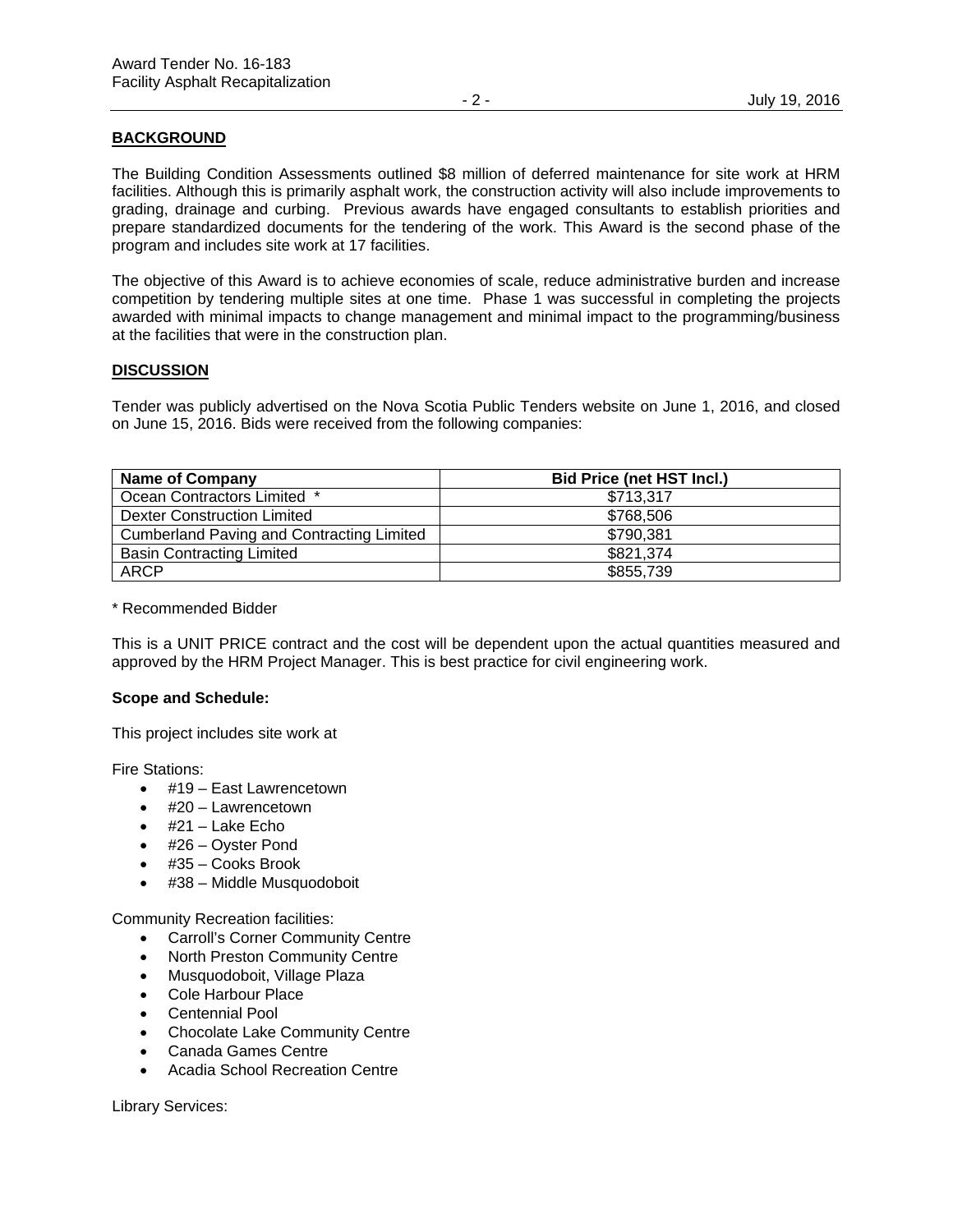• Keshen Goodman Library

Halifax Transit:

• Sackville Transit Terminal

Administration Buildings:

• Eric Spicer Building

#### **The scope of work includes:**

- Traffic control
- Excavation
- Environmental protection
- Earthwork
- Rock rip rap protection
- Standard duty asphalt replacement
- Heavy duty asphalt replacement, and
- Pavement markings.

It is anticipated this work will commence immediately following the award of the Tender and be completed by October 31, 2016.

#### **FINANCIAL IMPLICATIONS**

Based on the bid price of \$684,000 plus net HST of \$29,317 for a net total price of \$713,317 funding is available in the Approved 2016/17 Project Budget from Project No. CB000002 – Multi-District Facilities and CBX01271 – Site Works. The budget availability has been confirmed by Finance.

| <b>Budget Summary:</b> | Project No. CB000002 Multi-District Facilities |    |             |
|------------------------|------------------------------------------------|----|-------------|
|                        | <b>Cumulative Unspent Budget</b>               |    | 1,678,614   |
|                        | Less: Tender No. 16-183                        |    | 200,000     |
|                        | Balance                                        |    | \$1,478,614 |
|                        | Project No. CBX401271 Site Works               |    |             |
|                        | <b>Cumulative Unspent Budget</b>               | S. | 541,365     |
|                        | Less: Tender No. 16-183                        |    | 513,317     |
|                        | <b>Balance</b>                                 |    | 28.048      |

This project was estimated at \$750,000. The balance of funds will be used for further recapitalization of site work.

#### **ENVIRONMENTAL IMPLICATIONS**

None

#### **RISK CONSIDERATION**

Construction Risk - Safety Mitigation – Monitoring of the Construction Safety Plan